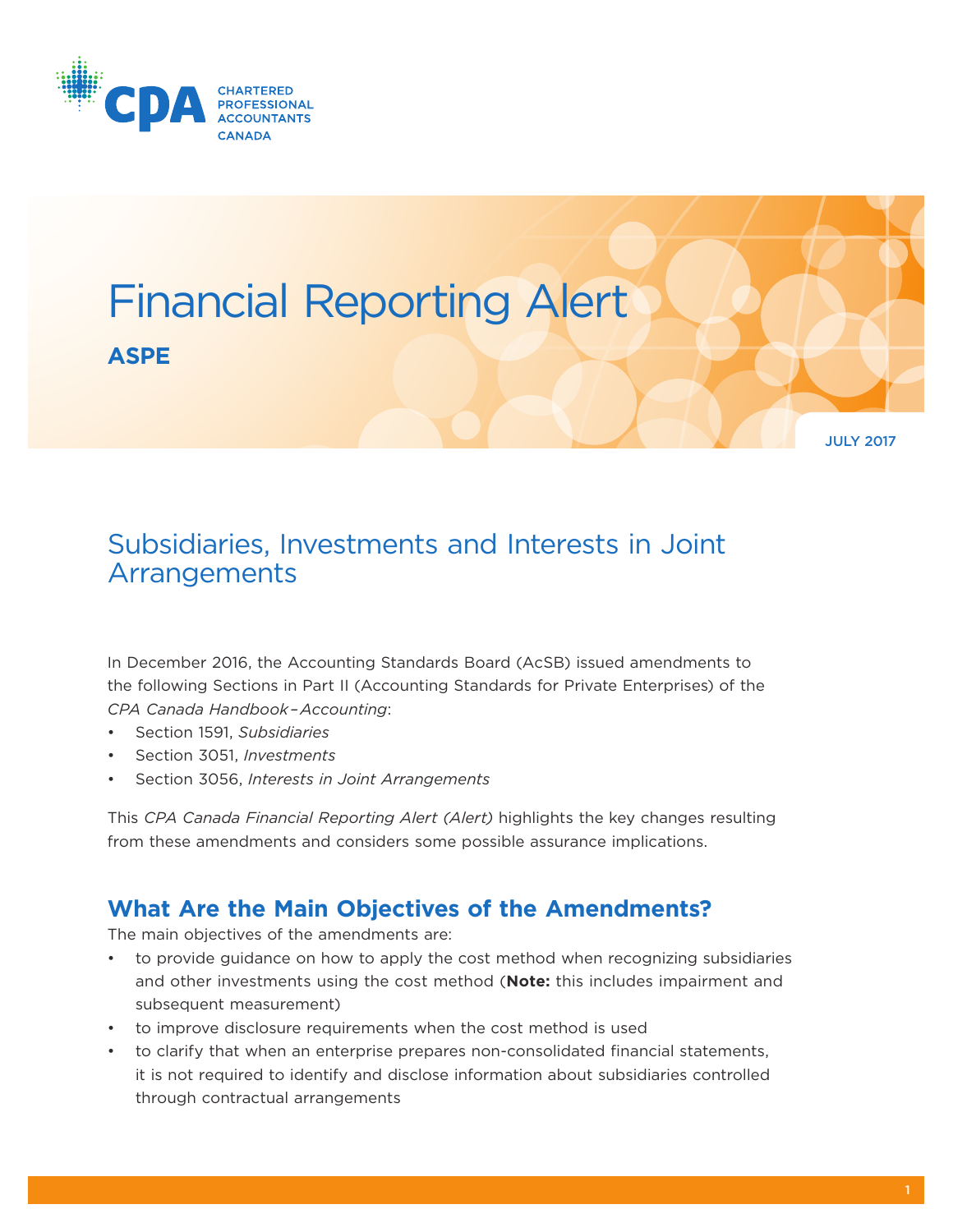- to clarify that the transitional provisions in Sections 1591 and 3056 can only be used during transition to those standards or during the initial adoption of ASPE
- to provide additional indicators of impairment relating to the acquisition of an additional interest, sale of a portion of an interest or dilution of an investor's interest in an investee.

## **The Cost Method of Accounting for Investments**

Cost is an acceptable method of accounting for subsidiaries, investments subject to significant influence, and some joint arrangements (i.e., jointly controlled enterprises when the investor uses the cost method). The amendments discussed in this *Alert* are related to the application of the cost method. Section 3051 includes a definition of the cost method:

The cost method is a basis of accounting for investments whereby the investment is initially recorded at cost; earnings from such investments are recognized only to the extent received or receivable (see paragraph 4(b) of Section 3051)

## **Who Applies these Amendments?**

The principal users of these amendments will be **private enterprises** that apply Part II of the *Handbook* and:

- are applying the transitional guidance on the initial adoption of Section 1591 for subsidiaries and Section 3056 for joint arrangements (2017 amendments)
- account for interests in subsidiaries or investments subject to significant influence using the **cost** method (2018 amendments).

**Not-for-profit organizations** are not affected by these amendments. Controlled organizations are consolidated (unless they hold a large number of immaterial organizations) and account for investments subject to significant influence using the equity method.

Reminder: Not-for-profits applying Part III must apply Section 4450, Repo*rting Controlled and Related Entities by Not-for-profit Organizations*, when accounting for interests discussed in this Alert.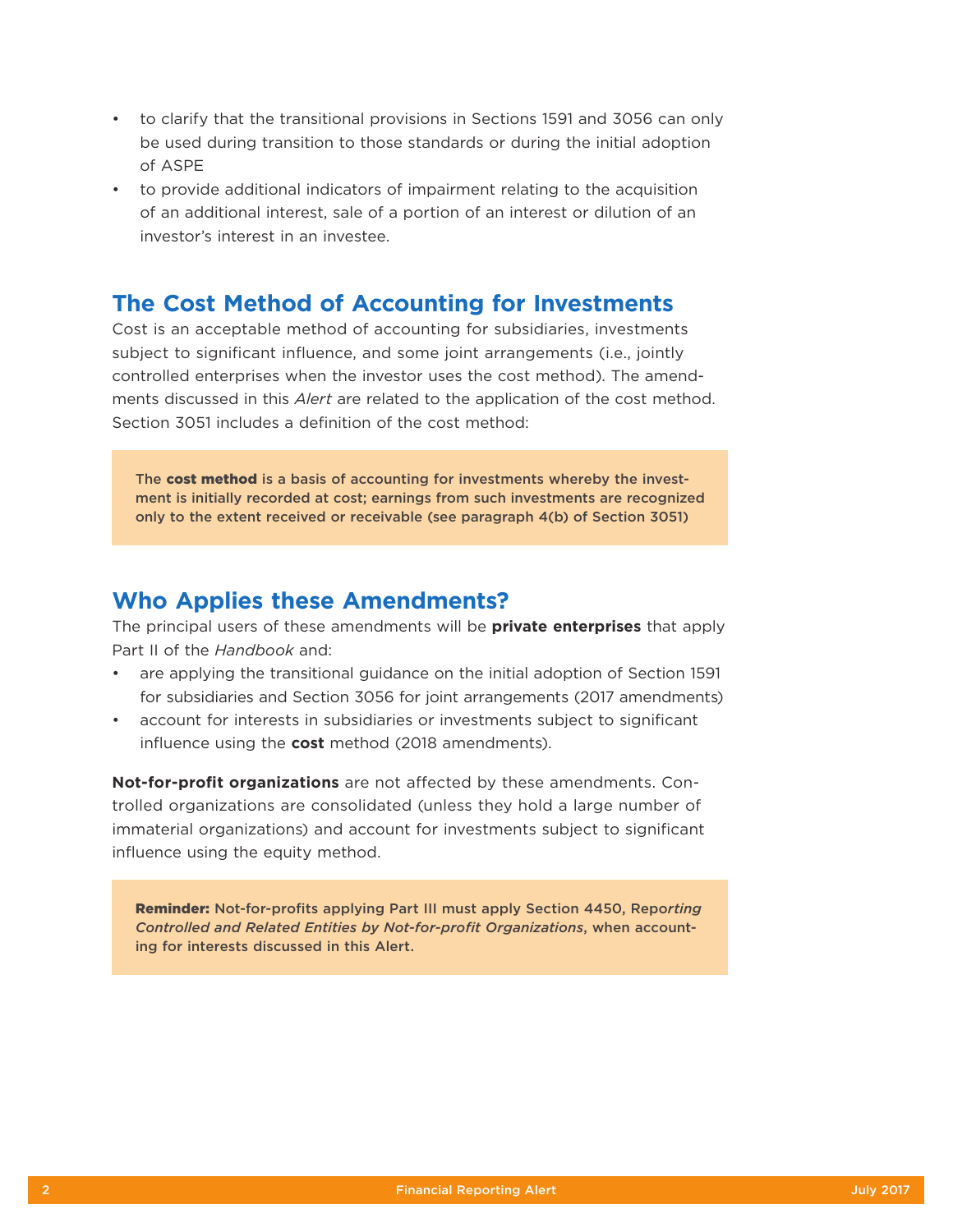## **When Are the Amendments Effective?**

The following chart provides a summary of the amendments classified by section and effective date:

|                                                                                       | <b>Section 1591,</b><br><b>Subsidiaries</b>                                                                                                                                                                       | Section 3051,<br><i><b>Investments</b></i>                                             | Section 3056,<br><b>Interests in Joint</b><br><b>Arrangements</b> |
|---------------------------------------------------------------------------------------|-------------------------------------------------------------------------------------------------------------------------------------------------------------------------------------------------------------------|----------------------------------------------------------------------------------------|-------------------------------------------------------------------|
| 2017<br>(Effective for annual<br>periods beginning<br>on or after January 1,<br>2017) | amendments<br>$\bullet$<br>to transitional<br>guidance<br>preparation of<br>$\bullet$<br>non-consolidated<br>financial state-<br>$ments - subsid -$<br>jaries controlled<br>through contrac-<br>tual arrangements |                                                                                        | amendments<br>$\bullet$<br>to transitional<br>guidance            |
| 2018<br>(Effective for annual<br>periods beginning<br>on or after January 1,<br>2018) | application of<br>$\bullet$<br>cost method,<br>and some addi-<br>tional clarifying<br>amendments                                                                                                                  | application of<br>$\bullet$<br>cost method<br>indicators of<br>$\bullet$<br>impairment |                                                                   |

Reminder: Section 1591 and Section 3056 and the amendments to Section 3051, to which some of these amendments relate, are effective for annual financial statements relating to fiscal years beginning on or after January 1, 2016, though earlier application was permitted (see CPA Canada's ["ASPE Briefing: Accounting](https://www.cpacanada.ca/en/business-and-accounting-resources/financial-and-non-financial-reporting/accounting-standards-for-private-enterprises-aspe/publications/aspe-briefing-accounting-for-investments)  [for Investments \(sections 1591, 3051, and 3056\)](https://www.cpacanada.ca/en/business-and-accounting-resources/financial-and-non-financial-reporting/accounting-standards-for-private-enterprises-aspe/publications/aspe-briefing-accounting-for-investments)" for additional guidance on these standards).

## **What Are the Key Amendments?**

This *Alert* addresses the key amendments by the effective dates of annual financial statements for fiscal years beginning on or after:

- [A: January 1, 2017 \(Section 1591 and Section 3056\)](#page-3-0)
- [B: January 1, 2018 \(Section 1591 and Section 3051\)](#page-4-0)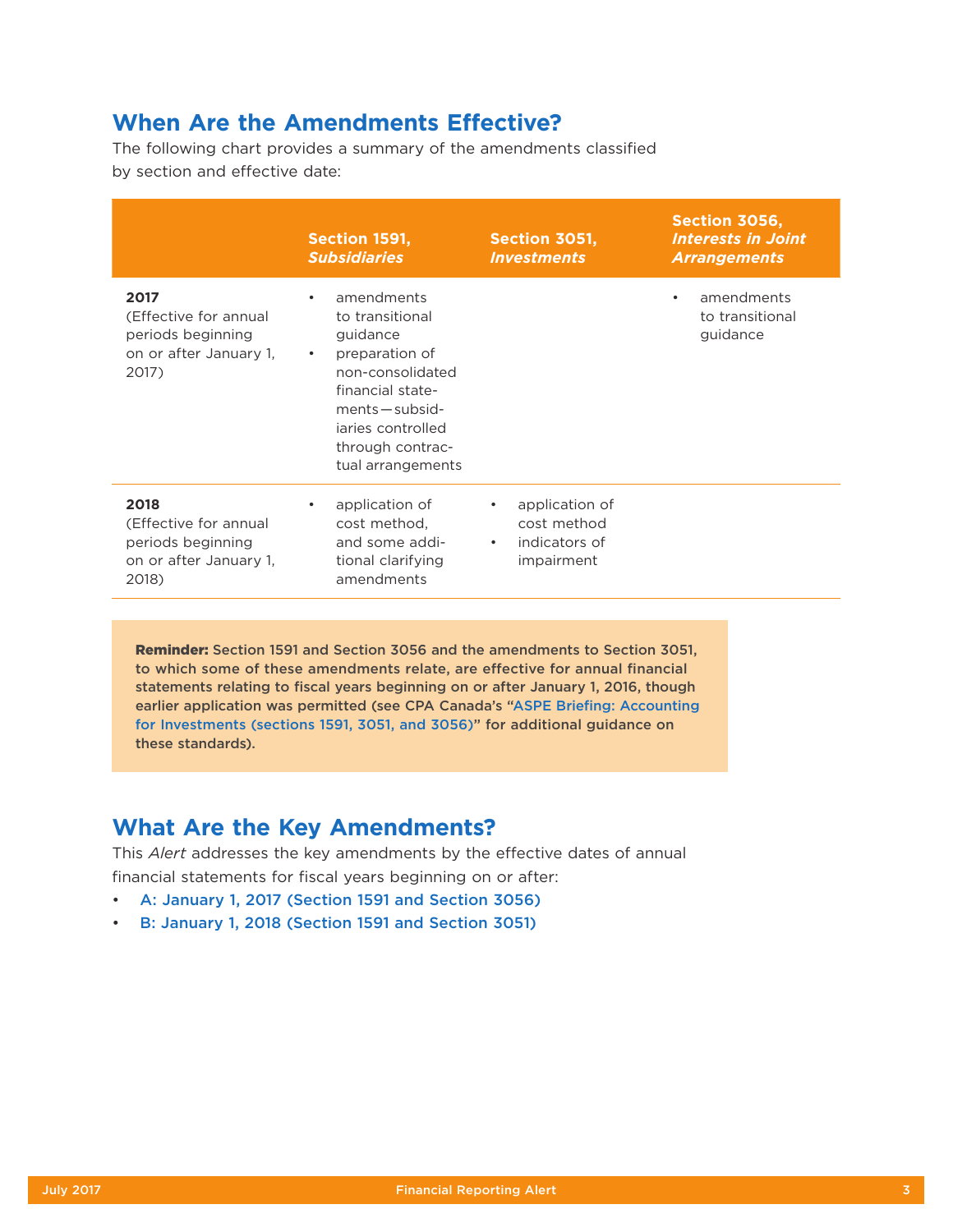### <span id="page-3-0"></span>**A: Effective for annual financial statements relating to fiscal years beginning on or after January 1, 2017**

#### **Section 1591,**  *Subsidiaries*

Amendments to clarify that:

- 1. The transitional provisions in paragraphs 1591.42-47 can only be applied to annual financial statements relating to the first fiscal year in which Section 1591 is applied and cannot be applied when an enterprise changes its accounting policy choice to consolidate its subsidiaries (i.e., the relief provided in the transitional guidance is only available to enterprises transitioning to Section 1591 for the first time).
- 2. An enterprise preparing **non-consolidated** financial statements is not required to assess whether contractual arrangements give rise to control (see paragraph 23A of Section 1591).

This is a very important clarification since many private enterprises only prepare non-consolidated financial statements. However, it must be noted that the policy choice under paragraph 1591.24(b) to not consolidate subsidiaries must be made for all interests in subsidiaries. Therefore, if consolidated financial statements are prepared, then the enterprise must determine whether any subsidiaries arise from contractual arrangements either on their own or in combination with equity or potential equity interests.

### **Section 3056,**  *Interests in Joint Arrangements*

Amendment to clarify that:

The transitional provisions in paragraphs 3056.44-49 can only be applied to annual financial statements relating to the first fiscal year in which Section 3056 is applied and cannot be applied when the enterprise changes its accounting policy for accounting for joint arrangements (i.e., the relief provided in the transitional guidance is only available to enterprises transitioning to Section 3056 for the first time (see paragraph 43B of 3056)).

When an investor is preparing non-consolidated financial statements is it REQUIRED that the investor look for subsidiaries controlled by contracts?

No, once the policy choice not to consolidate all subsidiaries is made, there is no requirement under Section 1591 to identify the possible subsidiaries created through contract.

Reminder: When non-consolidated financial statements are prepared, the basis used to account for an enterprise's subsidiaries must be disclosed (see paragraph 36 of Section 1591).

?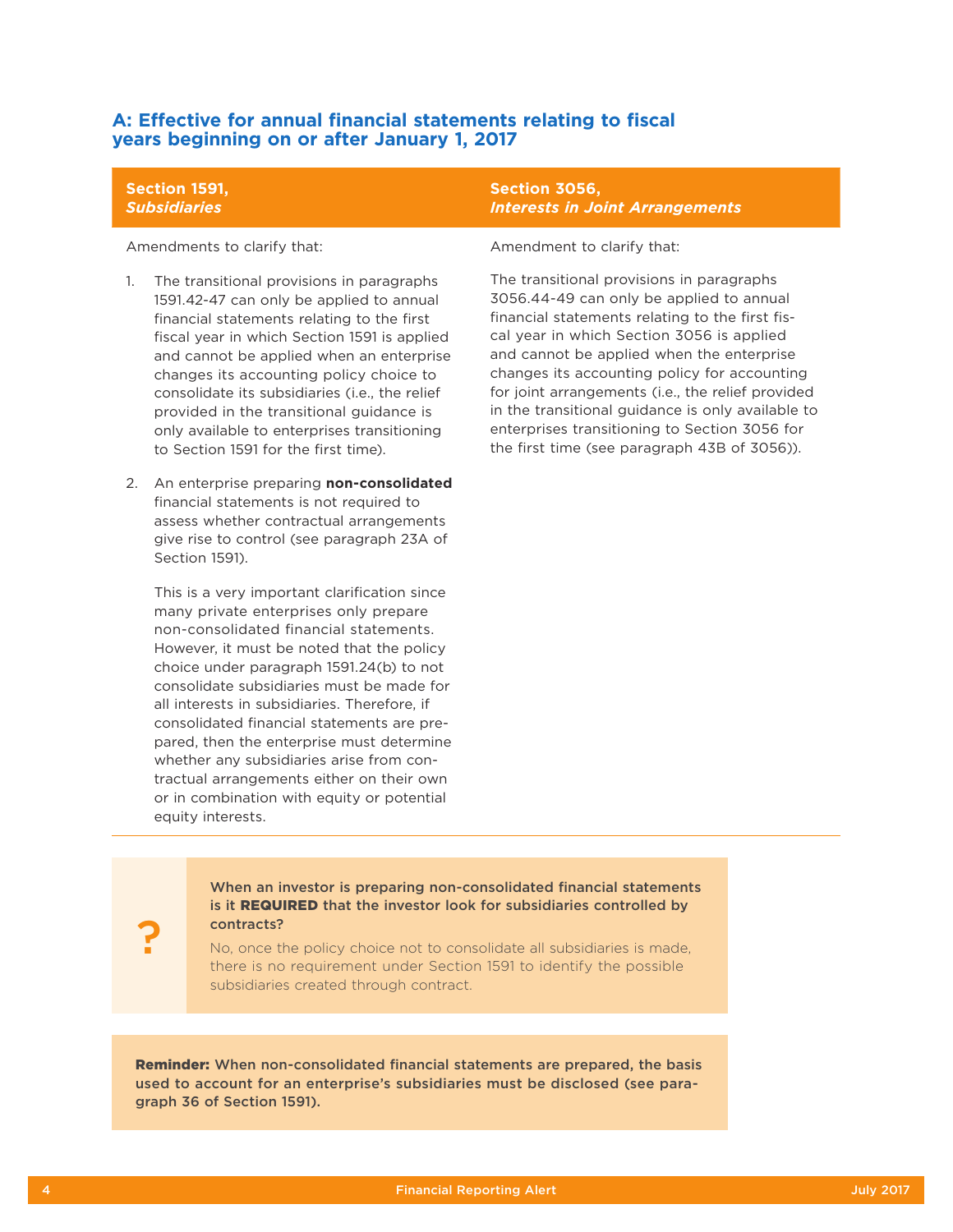### <span id="page-4-0"></span>**B: Effective for annual financial statements relating to fiscal years beginning on or after January 1, 2018**

Section 1591 provides an accounting-policy option for private enterprises to consolidate their subsidiaries or account for their subsidiaries using either the equity method or the cost method. The amendments to Sections 1591 and 3051 primarily address the use of the cost method, including the initial measurement of the investment. The amendments are based on the principle that an interest in a subsidiary should initially be measured on a similar basis, regardless of the subsequent accounting policy choice.

### **Amendments to Section 1591,** *Subsidiaries*

**Application:** The amendments to Section 1591 issued in December 2016 are generally applicable to annual financial statements relating to fiscal years beginning on or after January 1, 2018. Earlier application is permitted.

#### *Initial measurement*

- Cost is measured at the acquisition-date fair value of the consideration transferred, including measurement of any contingent consideration:
	- When a subsidiary is acquired by an exchange of only equity interests, the acquisition-date fair value of the subsidiary's equity interests may be more reliably measurable than the acquisition-date fair value of the enterprise's equity interests. If so, the enterprise must determine the fair value of the consideration transferred by using the acquisition-date fair value of the subsidiary's equity interests instead of the acquisition-date fair value of the enterprise's equity interests transferred.
	- When an investment in a subsidiary is acquired in two or more transactions at the same or different dates, the cost of the investment is the sum of the costs of the separate transactions.
- When an enterprise and the subsidiary have a pre-existing relationship or other arrangement that existed before negotiations for the acquisition of the subsidiary began, or the enterprise enters into an arrangement during the negotiations that is separate from the acquisition of the subsidiary, including the remuneration of employees or former owners of the acquiree for future services or reimbursement of the acquiree or its former owners for paying the acquirer's acquisition-related costs, then the requirements in Section 1582, *Business Combinations*, are applied. Acquisition costs incurred are recognized as an expense, except for costs to issue debt and equity securities (see Section 3856, *Financial Instruments* and Section 3610, *Capital Transactions*).
- A bargain-purchase gain on the purchase of a subsidiary is not recognized.
- A previously held investment is not remeasured in a step acquisition.
- If the initial accounting for a subsidiary is incomplete by the end of the reporting period in which the acquisition occurs (e.g., because of a working capital adjustment clause), the carrying amount must include a provisional amount. The amendments address the accounting for any provisional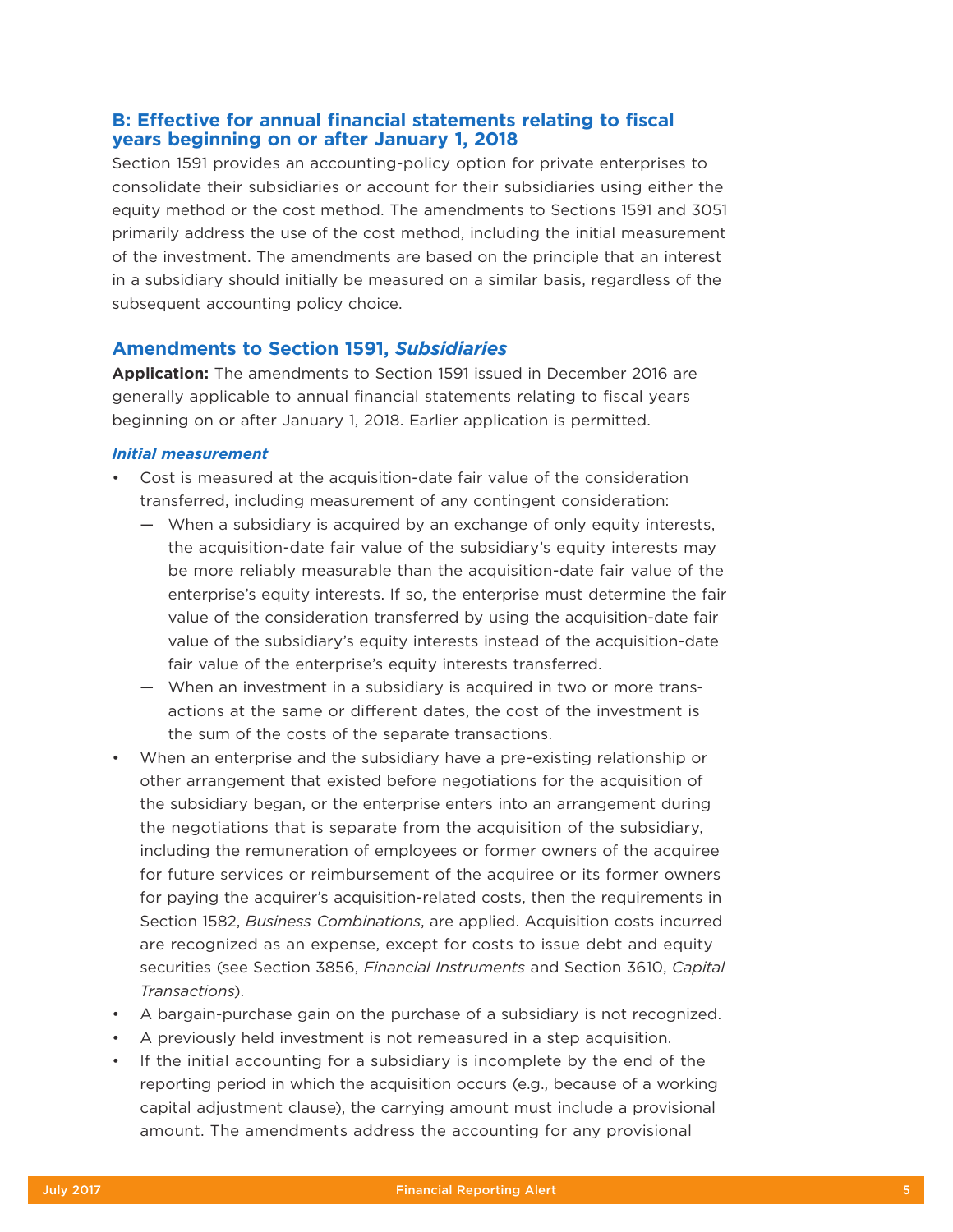amounts in subsequent periods as well as provide guidance on any acquisitions that were incomplete prior to the applications of these amendments (see paragraphs 26B(d) and 39C of Section 1591).

#### *Subsequent periods*

- Recognize earnings from subsidiaries only to the extent received or receivable.
- At the end of each reporting period, the requirements on impairment in Section 3051 must be applied (see additional guidance on indicators of impairment in the [Reminder](#page-6-0) in the following section).
- When the contingency is resolved, contingent consideration must be remeasured on the same basis as required by Section 1582.
- The provisional carrying amount, if any, of the interest in the subsidiary is to be adjusted in the period in which the provisional amounts are finalized; this measurement period must not exceed one year from the acquisition date.
- Guidance on accounting for the interest when an ownership interest in a subsidiary decreases or increases in subsequent periods is addressed (i.e., sale or purchase of a portion of the interest or dilution).

#### *Disclosure*

?

• Disclosures related to non-consolidated financial statements using the cost or equity method are clarified.

Reminder: If interests in subsidiaries exist, even if there are no measurement changes in the accounting for these interests and no new acquisitions in the current period, it is important to check that the notes to the financial statements meet the new requirements once these amendments are applied.

> Is the accounting for common-control transactions addressed in these amendments?

No, the amendments actually clarify the scope of common-control transactions.

For further discussion of common-control transactions, specifically amalgamations, see CPA Canada's ASPE Briefing, Amalgamations [of Wholly-owned Enterprises \(January 2017\)](https://www.knotia.ca/Knowledge/Home.aspx?productID=2048#el_P2)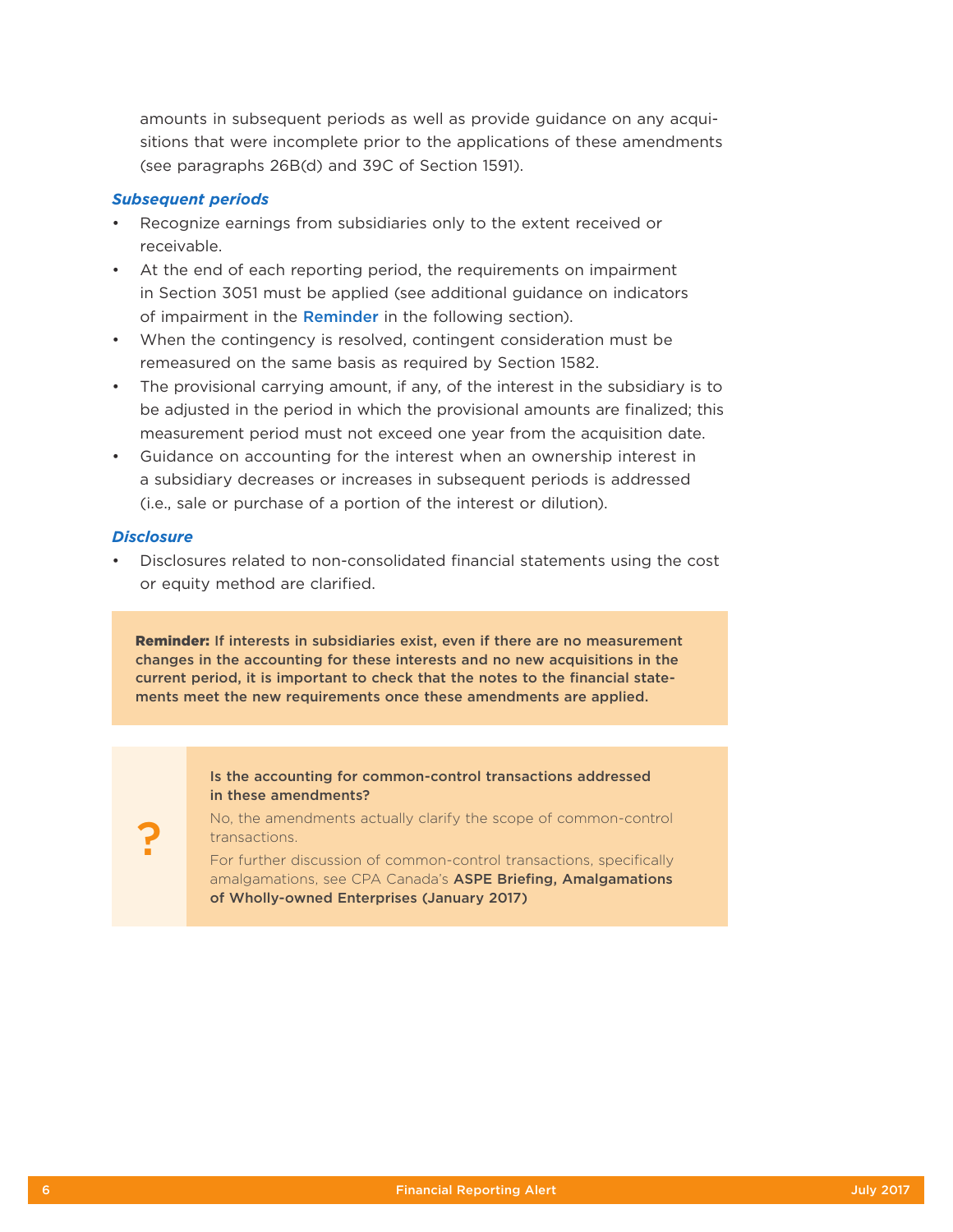## **Amendments to Section 3051,** *Investments*

**Application:** The amendments to Section 3051 issued in December 2016 are applied to annual financial statements relating to fiscal years beginning on or after January 1, 2018. The amendments may be applied prospectively as defined in 1506.05(g). Earlier application is permitted.

#### *Initial measurement*

- Cost is measured at the acquisition-date fair value of the consideration transferred, including measurement of any contingent consideration:
	- When an investment subject to significant influence is acquired by an exchange of only equity interests, the acquisition-date fair value of the investee's equity interests may be more reliably measurable than the acquisition-date fair value of the enterprise's equity interests. If so, the enterprise must determine the fair value of the consideration transferred by using the acquisition-date fair value of the investee's equity interests instead of the acquisition-date fair value of the enterprise's equity interests transferred.
	- When an interest subject to significant influence is acquired in two or more transactions at the same or different dates, the cost of the investment is the sum of the costs of the separate transactions.
- Acquisition costs incurred are recognized as an expense, except for costs to issue debt and equity securities (see Section 3856, *Financial Instruments* and Section 3610, *Capital Transactions*).
- New indicators of impairment have been added for consideration when an additional interest in an investee is acquired or when the interest in the investee is diluted.

#### *Subsequent periods*

• One of the most significant amendments is the additional guidance on indicators of impairment.

<span id="page-6-0"></span>Reminder: For each reporting period, an investor must assess whether there are any indications an investment may be impaired.

- When there is an indication of impairment, an investor must determine whether a significant adverse change has occurred during the period in the expected timing or amount of future cash flows from the investment.
- The following indicators of impairment have been added as part of the amendments:
	- » an acquisition of an additional interest or the sale of a portion of an interest in an investee for consideration paid or received that is less than the proportionate share of the carrying amount of the interest in an investee immediately before the acquisition or sale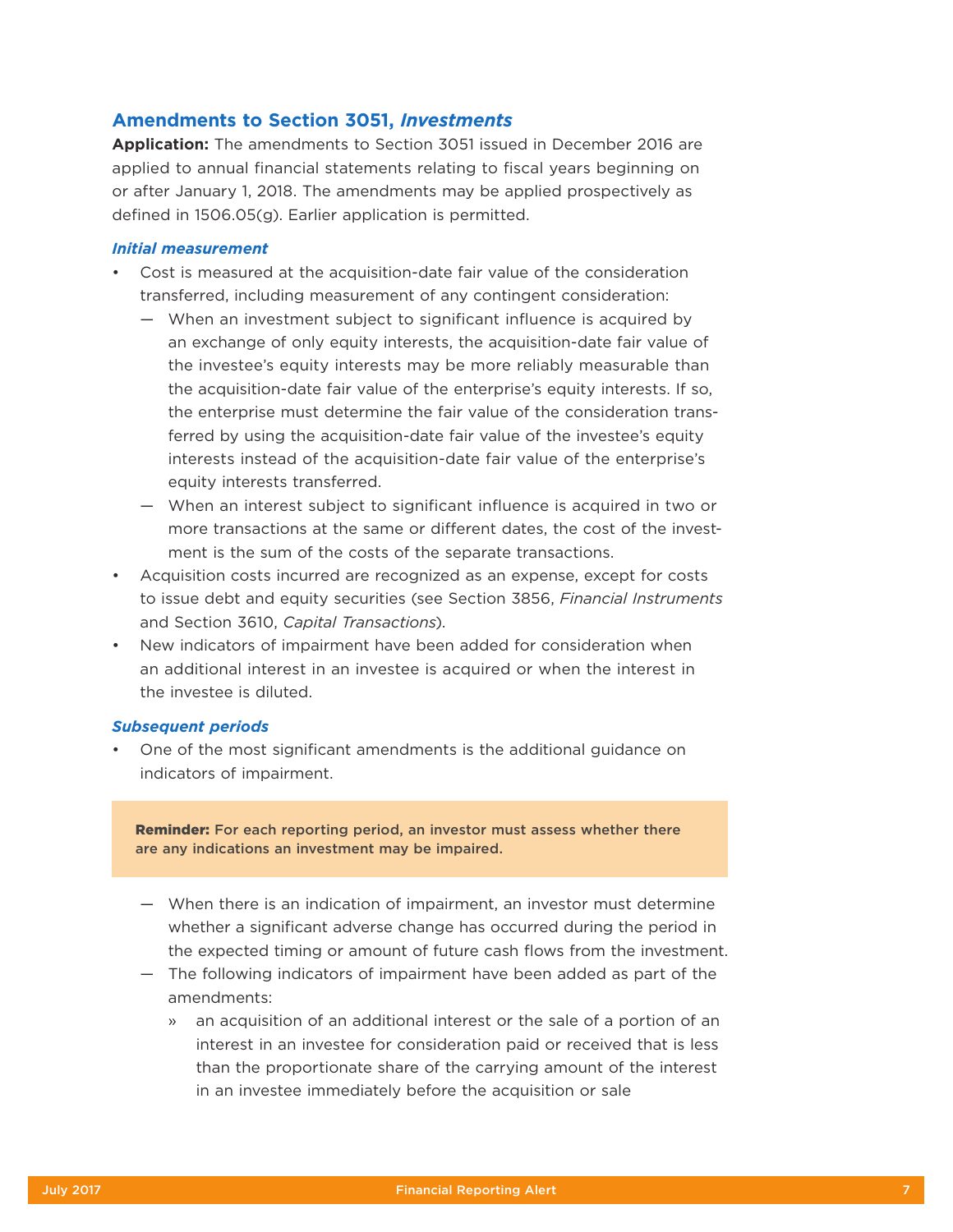» a dilution of an investor's interest in an investee that indicates the expected amount of future cash flows from holding or selling the investment is less than the carrying amount of the investment immediately before the dilution.

### *Disclosure*

• Disclosures related to non-consolidated financial statements using the cost method have been clarified.

Reminder: If strategic investments exist (i.e., investments subject to significant influence and interests in subsidiaries), even if there are no measurement changes in the accounting for the investments and no new acquisitions in the current period, it is important to check that the notes to the financial statements meet the new requirements once these amendments are applied.

## **Are There Any Consequential Amendments?**

- Section 1500, *First-time Adoption* — to allow an investor adopting Part II for the first time to apply the transition provisions from Sections from 1591 and 3051
- Section 1506, *Accounting Changes* — to clarify the guidance on a change in accounting policy related to accounting for subsidiaries and investments subject to significant influence
- Section 1582, *Business Combinations* — to clarify that certain disclosures are required only when consolidated financial statements are prepared (i.e., Section 1582 requires an acquirer that prepares consolidated financial statements to disclose for each material business combination the amount of any gain recognized in a bargain purchase, the acquisition-date fair value of a pre-existing equity interest in the acquiree, and the amount of any gain or loss recognized as a result of remeasuring the pre-existing equity interest to fair value)
- minor editorial corrections to Sections 1582, 1591, 3051 and 3240.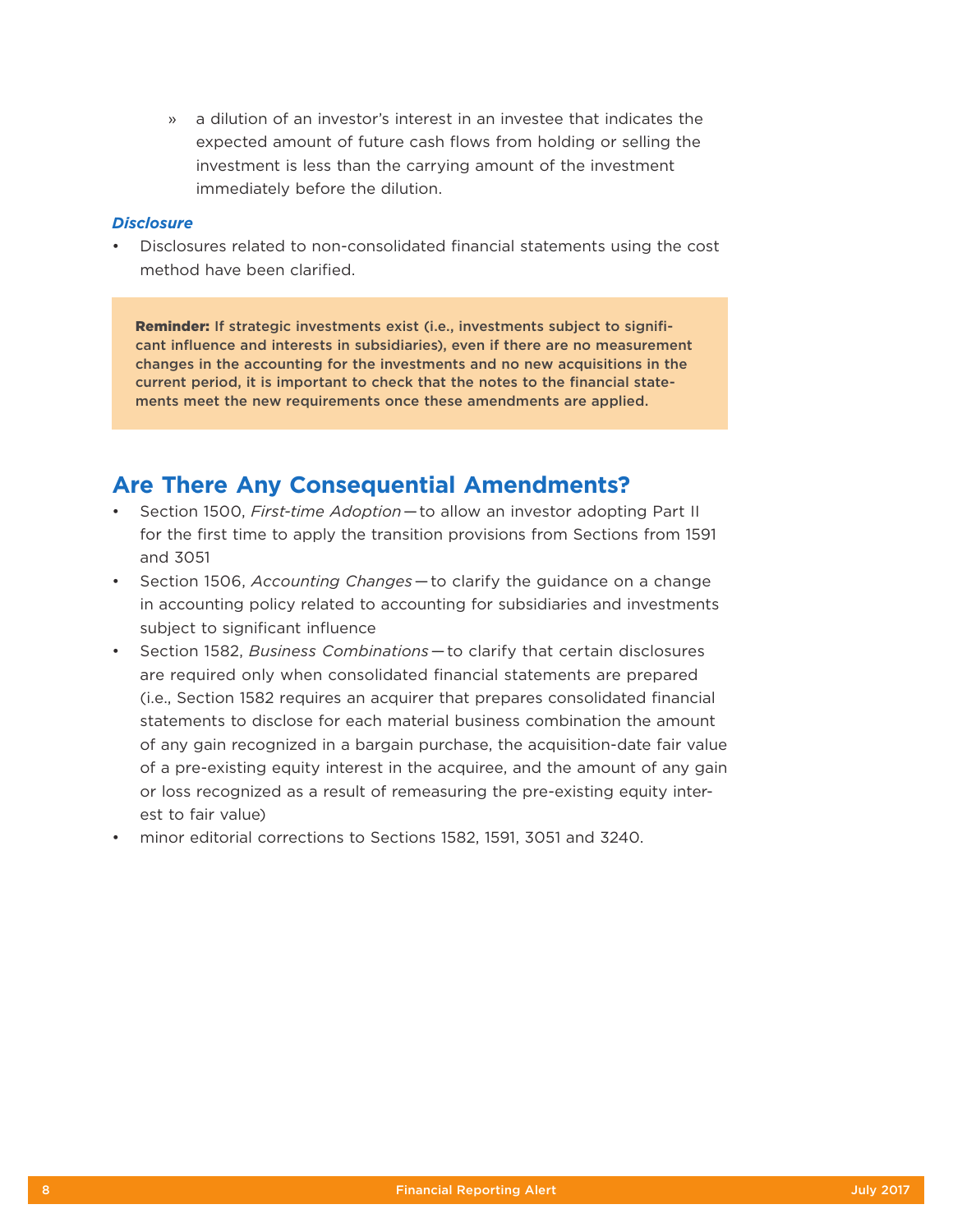## **What Are the Possible Assurance Implications?**

The amendments discussed in this *Alert* related to the accounting for certain investments may require practitioner and management to discuss:

- the identification of any investments held or acquired that are affected by the amendments related to the use of the cost method and to determine whether new information is needed to determine the cost of future investments or the potential impairment of existing investments
- how management intends to apply the amendments and make sure the various effective dates are considered for each amendment.

In addition, the following considerations may be relevant in assurance engagements:

- provision by management of sufficient financial information for any investments affected by these amendments to appropriately account for the investments, including any assessment for impairment
- determination of whether the planned procedures are appropriate (e.g., consideration of management's analysis of any investments affected by the amendments when identifying a risk of material misstatement (audit) or an area where it is likely a material misstatement will arise (review))
- updating the documentation of the understanding of the entity so that it appropriately reflects the current state (e.g., the entity's identification of its investments, and the selection of its policy choices)
- consideration of the reporting requirements related to retrospective application, if any.